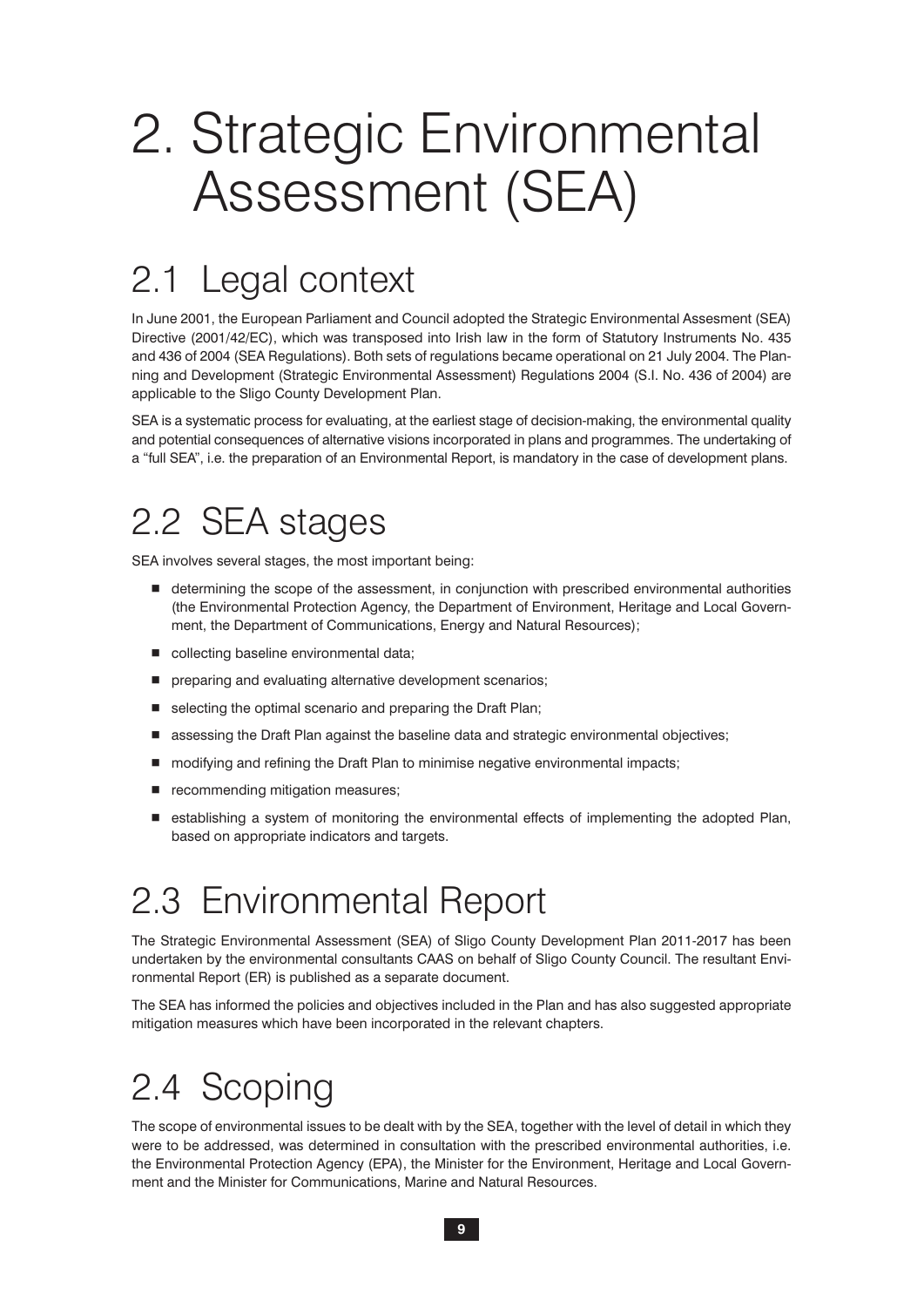The most important strategic environmental issues in County Sligo were identified as follows:

- **u** water: surface water quality and groundwater vulnerability; compliance with the Water Framework Directive and Surface Water Regulations 2009;
- **und wildlife**: protection of Natura 2000 sites, Annex II species, non-designated species and habitats, priority habitats, marginal farmland and water-dependent habitats; ecological connectivity;
- flooding: compliance with the DoEHLG's guidelines on flood risk management by undertaking a flood risk assessment;
- landscape and cultural heritage: avoidance of unnecessary impacts of development upon sensitive rural landscapes and visually vulnerable areas; protection of the significant archaeological heritage.

The main implications for the CDP are:

- $\blacksquare$  the need to limit the extents of urbanised developments to conform with the capacity of existing and planned wastewater treatment plants, which, in turn, will be limited by the assimilative capacity of the receiving waters;
- $\blacksquare$  the need to ensure compliance with the highest standards in the provisions of new private wastewater treatment systems in the environs of planned settlement centres that occur within sensitive surface or groundwater catchments;
- $\blacksquare$  the need to adopt measures arising from the Western River Basin Management Plan, the Shannon and North Western River Basin Management Plans, the associated Programmes of Measures and from national legislation/guidelines relating to the protection of *freshwater pearl mussels*;
- the need to adopt measures arising from the Flood Risk Management Guidelines.

## 2.5 Alternatives

The SEA Directive requires that reasonable alternatives (taking into account the objectives and the geographical scope of the Plan) are identified, described and evaluated in relation to their likely significant effects on the environment.

These alternatives must be realistic, capable of implementation, and should represent a range of different approaches within statutory and operational requirements of the Plan.

Taking into account the objectives and the geographical scope of the CDP, three development scenarios were formulated through consultation between the plan-making team and the SEA consultants.

The Recent Trend, Spreading-Out Development and Focused Growth scenarios provide alternative visions of how future growth might occur in County Sligo.

As the CDP is required by legislation to be reviewed and replaced by a new development plan every six years, a Do-Nothing scenario was not considered.

## **Scenario 1: Recent Trends – demand-led growth**

Over-zoning, developer-led growth and an increase in the number of one-off rural housing have been the main development features of recent years in County Sligo.

According to 2006 Census data, just one year after the adoption of the CDP 2005-2011 growth in the satellite villages had already attained levels beyond what was envisaged in the Settlement Strategy and what was considered sustainable in terms of Gateway promotion. Furthermore, the zoning of much more land than what was realistically needed in certain settlements has now resulted in a large number of vacant dwellings. Some of the Key Satellites of Sligo, but also other villages located in majority in the Sligo Subregion, have been affected by these trends.

At the same time, there has been a small but steady growth in rural one-off houses, not just in the rural areas in need of regeneration, but also in the rural areas under strong urban influence. This growth did not appear to be hindered by the rural housing policies, which were nonetheless drawn up in accordance with the Sustainable Rural Housing Guidelines.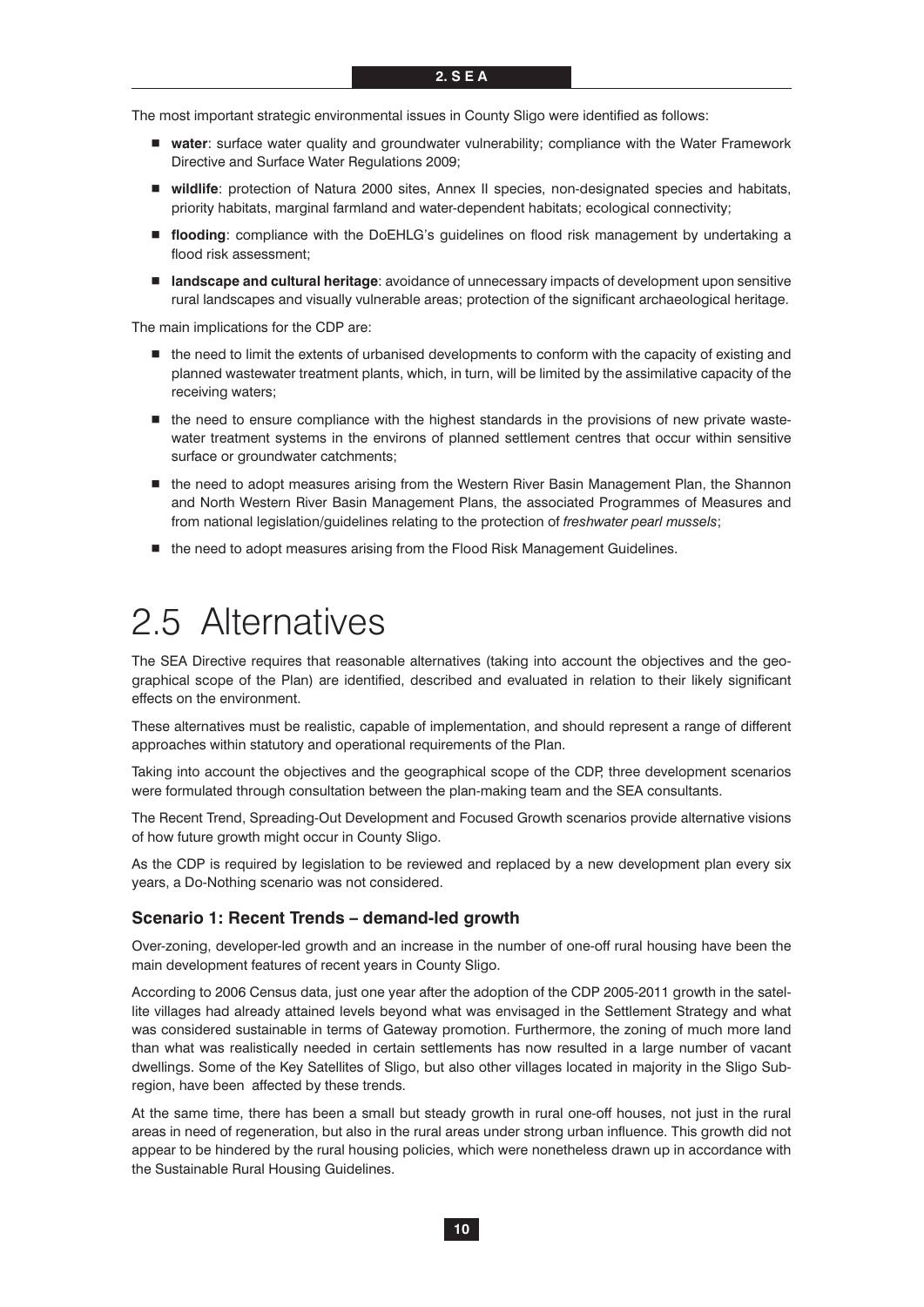### **2.5 Alternatives**

It should be emphasised that the type of development outlined in this scenario has occurred not in the absence of a Plan, but during the life and within the framework provided by the Sligo County Development Plan 2005-2011. This was possible partly because the bulk of planning permissions which led to excess housing provision in the "wrong" locations were granted before the adoption of the Plan, and partly because of over-zoning in the mini-plans, without regard to the settlement strategy and recommended population levels. It is noted that over-zoning has also occurred as part of preparing the LAPs adopted before the County Development Plan 2005-2011.



## **Fig. 2.A Scenario 1: Recent Trends – demand-led growth**

Alternative Scenario 1 (See Figure 2.A) provides for the continuation of the above parallel trends into the period 2011-2017, which would result in the undermining of population growth in the Gateway City and in the Key Support Towns with subsequent loss of economies of scale and synergies capable of fostering sustainable urban growth. More descriptively, the Scenario would result in:

- $\blacksquare$  the occurrence of population growth predominantly in a few settlements where over-zoning and consequent substantial housing development have taken place;
- continued stagnation of the Gateway and even loss of population to the satellites and smaller villages in the Sligo Sub-region where there is an excess of housing and further zoned land;
- hindrance of growth in Key Support Towns and lack of consolidation of smaller villages through lack of new residents, as newly-formed households are drawn into overgrown satellites of Sligo or choose to settle in rural locations outside of towns and villages, particularly in Rural Areas in Need of Regeneration.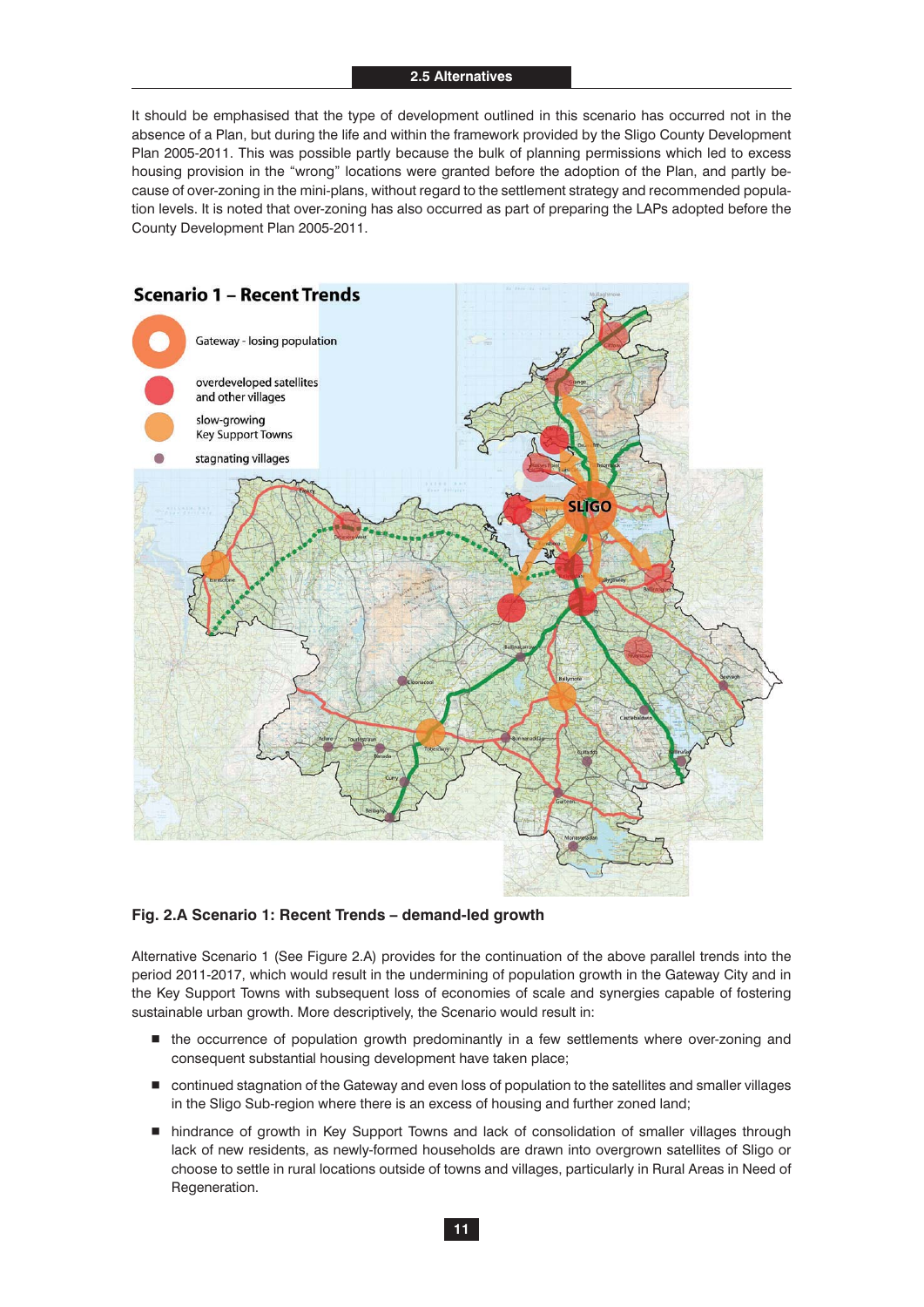## **Scenario 2: Spreading Out Development – small-village catch-up**

There are many settlements in County Sligo where very little or no development has taken place during the construction boom, primarily because no tax incentives were available for house construction at those locations.

It could be argued that these and other similar settlements also "deserve" their "fair" share of future growth, alongside the towns and villages that have already seen a substantial amount of development in recent years.

Alternative Scenario 2 (see Figure 2.B) provides for sufficient land to be zoned and serviced in those Sligo villages that were "left behind" and advocates adequate infrastructure to be put in place in order to cater for population and employment growth in these locations.

This scenario would result in:

- a degree of population growth in the more attractive and better serviced villages as a result of residential zoning and additional infrastructural commitments;
- continued stagnation or loss of the Gateway's population to the satellites and smaller villages in the Sub-region where there is an excess of housing;
- hindrance of growth in Key Support Towns, as newly-formed households occupy vacant houses in Gateway satellites or prefer to settle in smaller villages or outside settlements, in rural areas, particularly in Rural Areas in Need of Regeneration.



**Fig. 2.B Scenario 2: Spreading Out Development – small-vilage catch-up**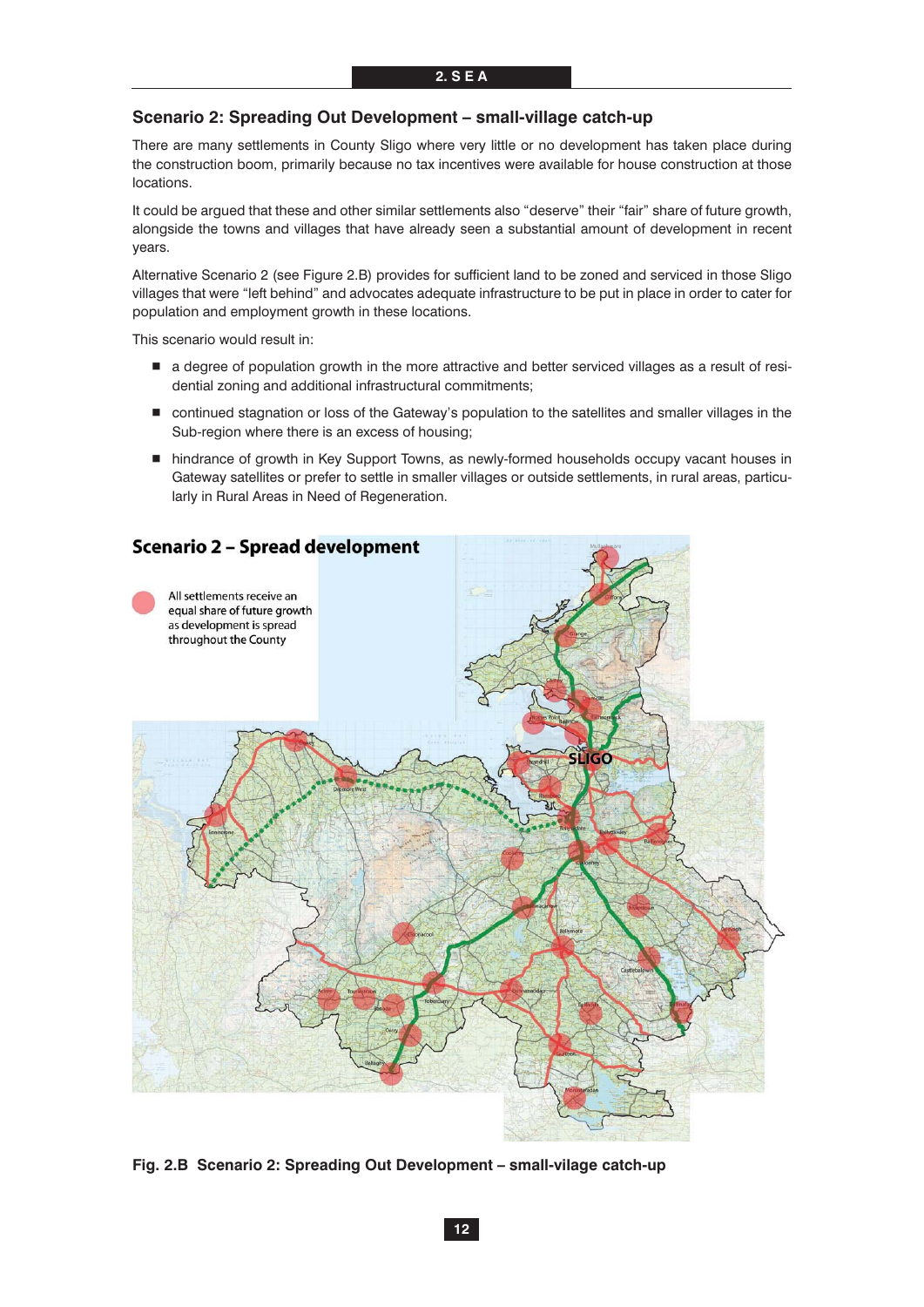## **Scenario 3: Focused Growth – Gateway focus and Key Town consolidation**

The development of the Gateway as envisaged in the National Spatial Strategy and the consolidation of a number of key towns that provide services to rural areas are the main elements of Alternative Scenario 3 (See Figure 2.C below).



## **Fig. 2.C Scenario 3: Focused Growth – Gateway focus and Key Town consolidation**

In order to channel growth into these selected locations, development in other, non-strategic locations would be confined to levels that would not undermine the potential of the Gateway and Key Support Towns.

No additional residential development would take place in the majority of the satellites, where housing is already in excess supply. This would be achieved through the introduction of a moratorium on the construction of multiple-housing schemes, which would be reviewed in 2013, two years after the 2011 Census.

The Key Support Towns would see a limited amount of growth, in a reasonable proportion to their existing population, and only small-scale residential development would be facilitated in small villages that need new residents in order to retain and support local services.

Under this scenario:

- The loss of Gateway population could be halted and possibly reversed;
- Key Support Towns would develop in proportion to their strategic role and size;
- There would be small-scale population growth in smaller villages;
- The further growth of satellites would be curtailed.